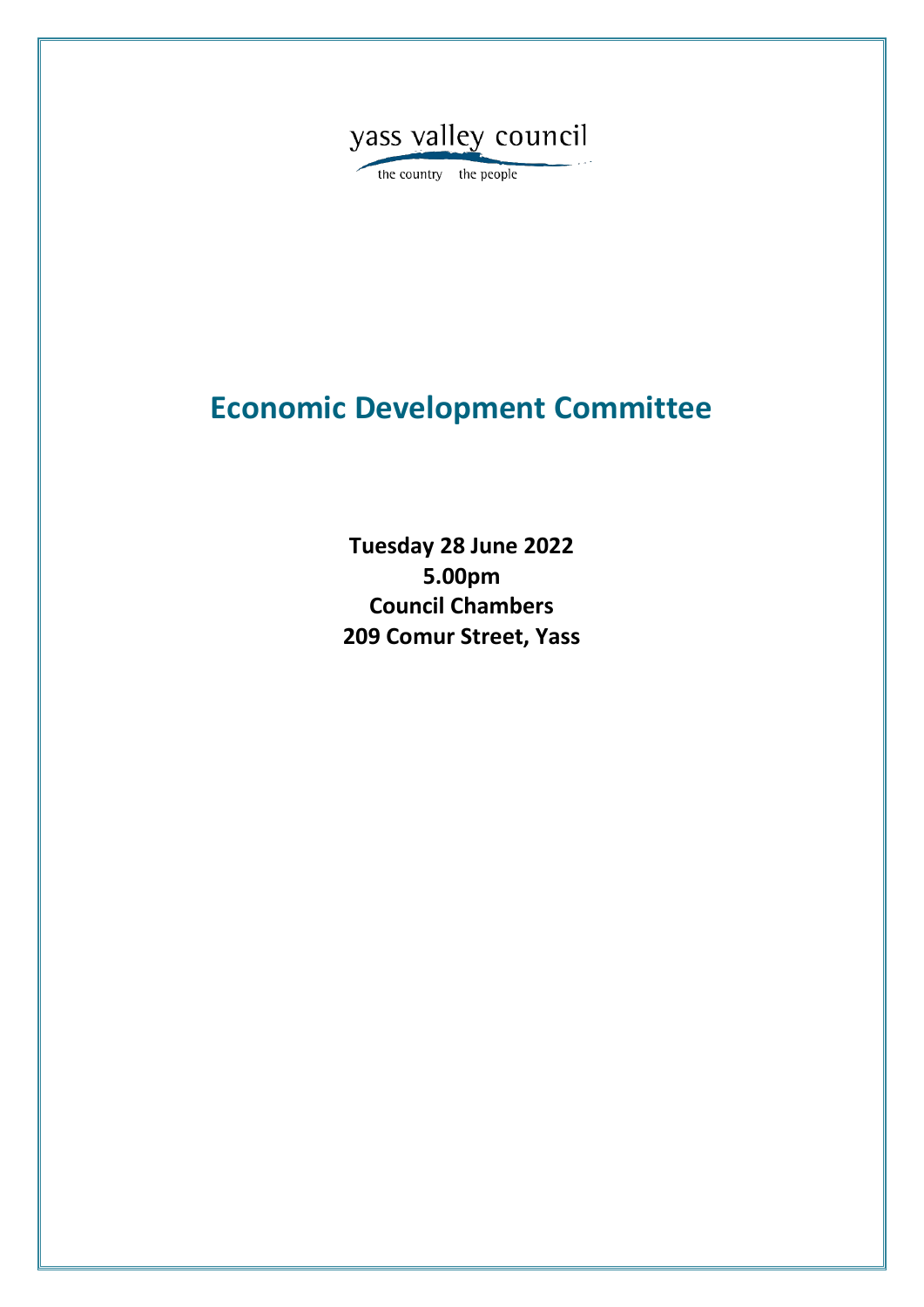## **ECONOMIC DEVELOPMENT ADVISORY COMMITTEE**

### **NOTICE OF MEETING**

A meeting of the Economic Development Advisory Committee will be held in Council Chambers 209 Comur Street, Yass, on Tuesday 28 June 2022, commencing at **5.00pm**

### **AGENDA**

**Page No.**

### **Acknowledgement of Country**

| <b>Apologies</b> | 1. |  |  |
|------------------|----|--|--|
|------------------|----|--|--|

|  | 2. | <b>Declaration of Conflict of Interest</b> |  |
|--|----|--------------------------------------------|--|
|--|----|--------------------------------------------|--|

- **3. Confirmation of Minutes** Minutes of Economic Development Committee held on 17 May 2021
- **4. Presentation**
- **5. Staff Reports**

**6. Next Meeting**

Committee Members: Crs J Jones, M Reid, Y Coe, K Denny, A Hennell, A Nead, M Pearce, J Runko, R Tanton, J Walker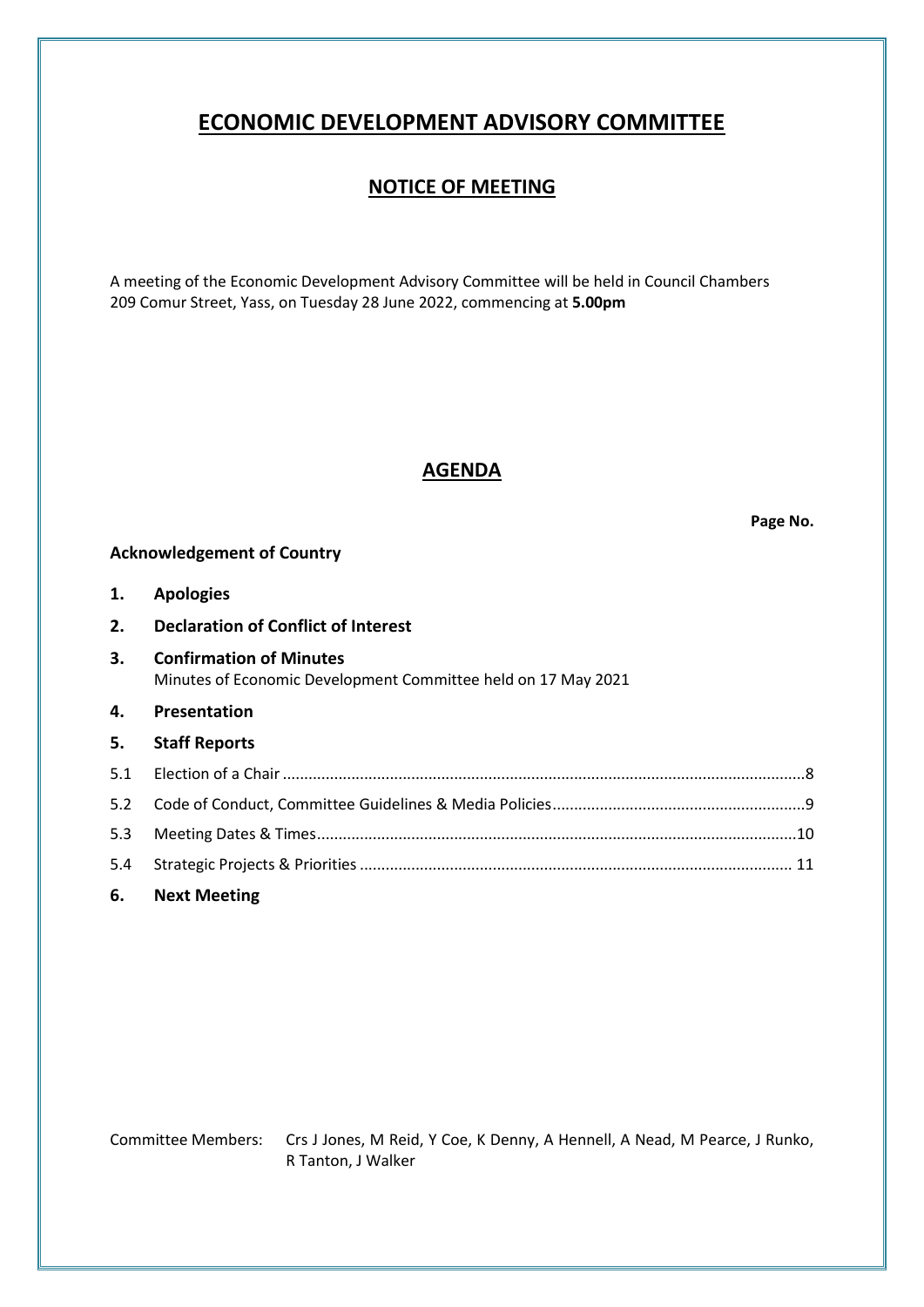yass valley council the country the people

# **Minutes of the Economic Development Committee**

**Monday 17 May 2021** 4.00pm Council Chambers 209 Comur Street, Yass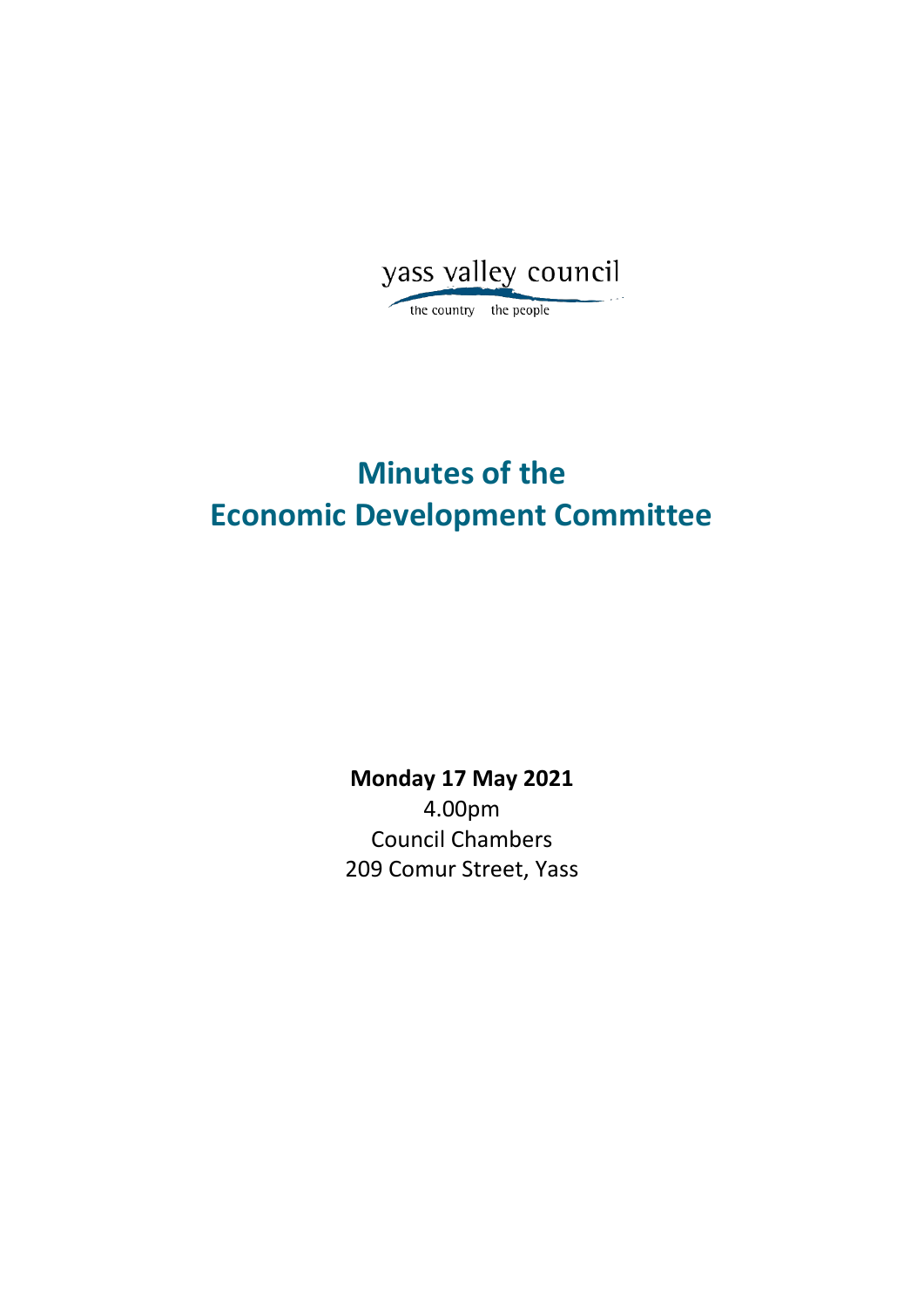## **Table of Contents**

| 1.  |  |
|-----|--|
| 2.  |  |
| 3.  |  |
| 4.  |  |
| 5.  |  |
| 5.1 |  |
| 5.2 |  |
| 5.3 |  |
| 5.4 |  |
| 6.  |  |
| 7.  |  |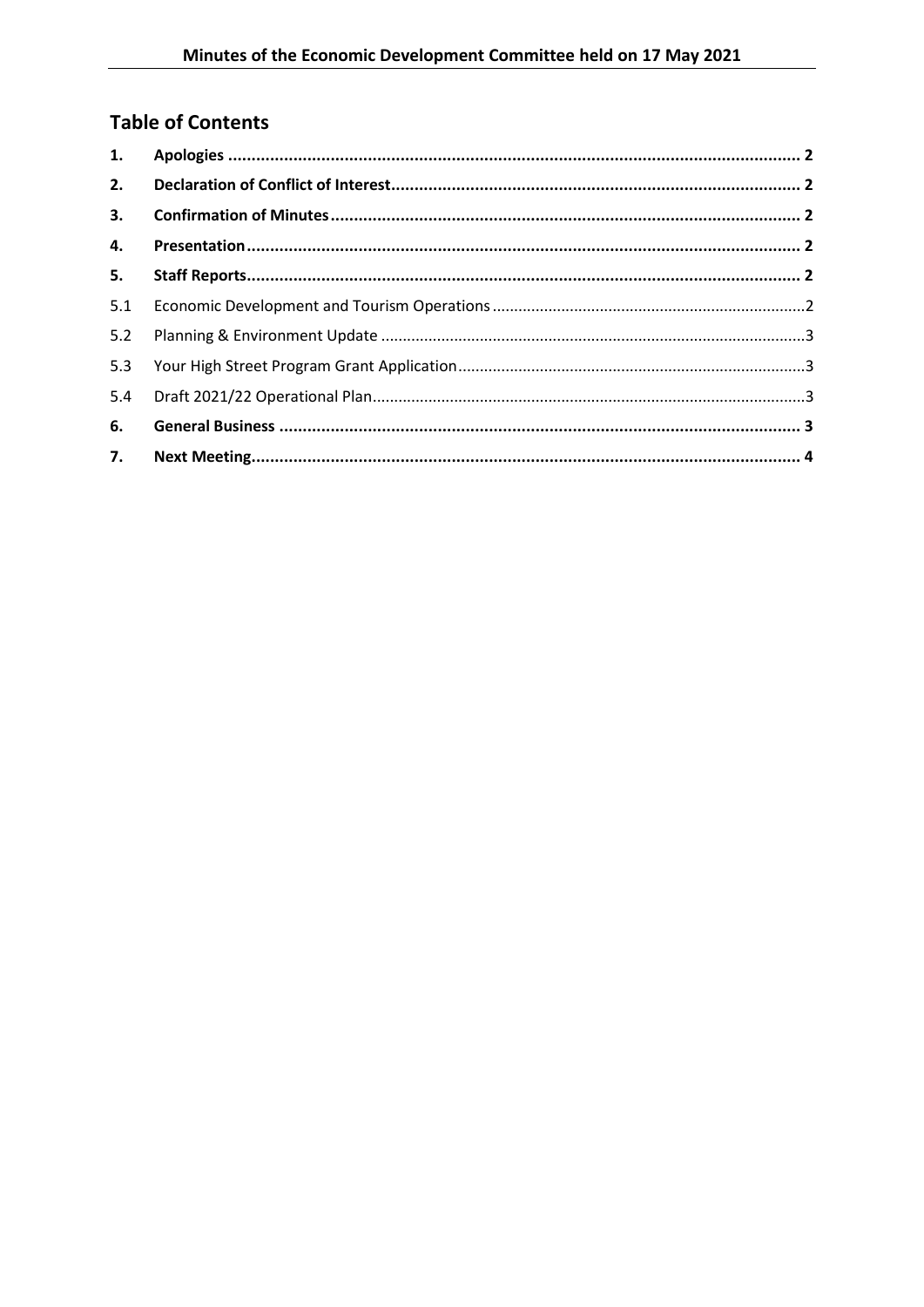### **Present**

Cr Harker, Cr Frost, Cr Reid, Evelyn Everson, Sean Haylan, Roger Buckman, Jack Walker (YVBC), Sheri Norton.

### **Also Present**

Kimberly Hughes and Chris Berry

### **Absent**

Kim Williams

### **1. Apologies**

Apologies were received from Tracy Sligar, Graeme Shaw and Jim Hutton (YVBC, J Walker standing in)

### **2. Declaration of Conflict of Interest**

Sheri Norton declared a conflict of interest as a member of the Board of Directors for DSNSW.

### **3. Confirmation of Minutes**

### **COMMITTEE DECISION**

*That the minutes of the Economic Development Committee held on 3 December 2020 be taken as read and confirmed.*

*(Haylan/Reid)*

### **4. Presentation**

### **5. Staff Reports**

### **5.1 ECONOMIC DEVELOPMENT AND TOURISM OPERATIONS**

### **SUMMARY**

To provide the Committee with an update on the operational activities undertaken by the Economic Development and Tourism Business Unit.

### **COMMITTEE DECISION**

*That the Economic Development and Tourism Operational Report be noted.*

*(Reid/Everson)*

### **ACTION:**

**That the Acting Manager of Tourism and Business Liaison consult staff about additional content be in included in future Yass Valley Destination Guides around the Heritage aspects of Yass.**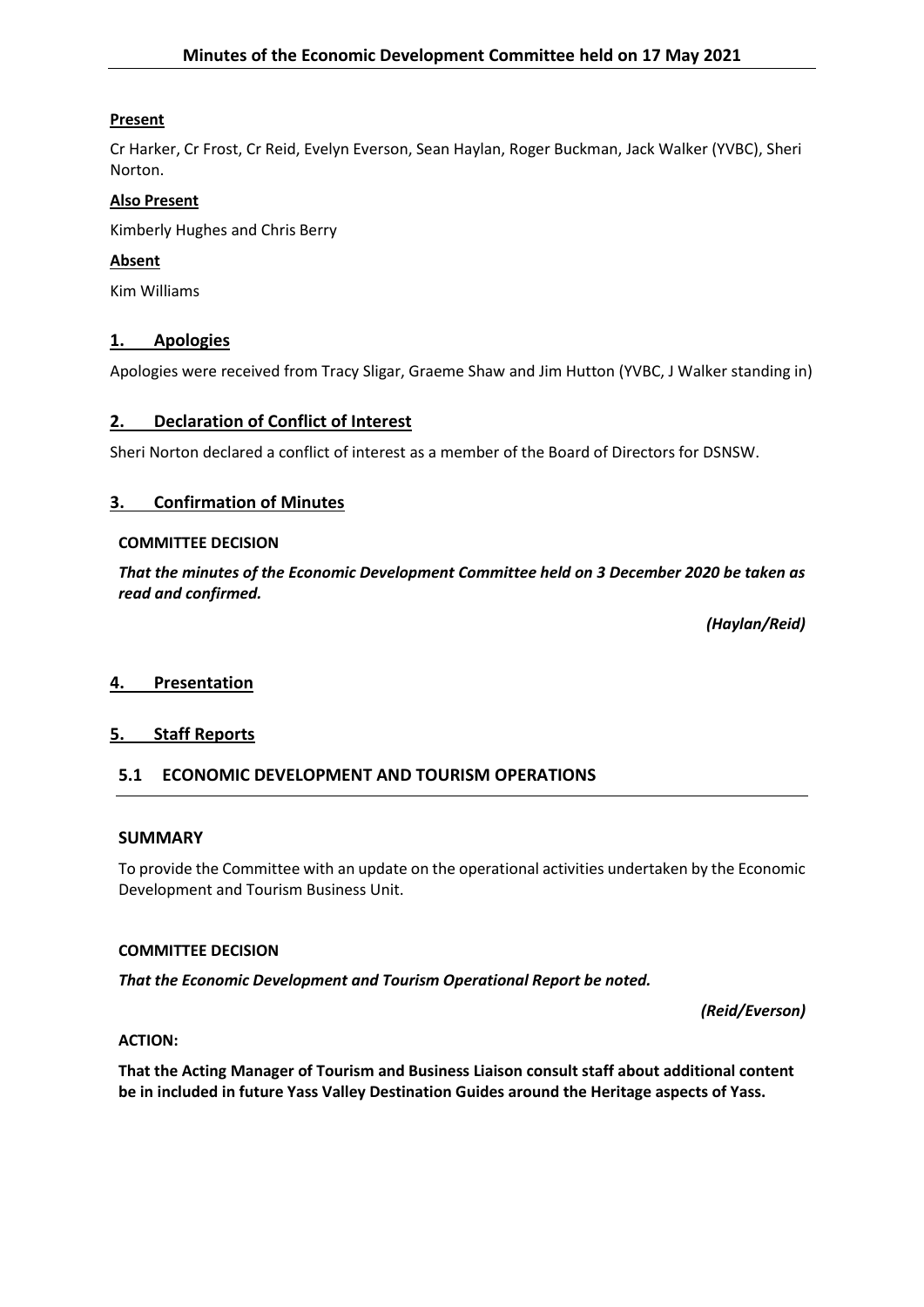### **5.2 PLANNING & ENVIRONMENT UPDATE**

### **SUMMARY**

To provide the Committee with an update on the operational activities undertaken by the Planning and Development Unit.

### **COMMITTEE DECISION**

*That the Planning and Environment Services Update Report be noted*

*(Frost/Norton)*

### **5.3 YOUR HIGH STREET PROGRAM GRANT APPLICATION**

### **SUMMARY**

To present an update report on the Your High Street Grant Application.

### **COMMITTEE DECISION**

*That the report on the 'Your High Street' Grant Application be noted*

*(Everson/Haylan)* **COMMITTEE RECOMMENDATION** 

*That Council staff, Councillors and the community have a main street masterplan formulated to support future grant opportunities.*

*(Reid/Walker)*

### **5.4 DRAFT 2021/22 OPERATIONAL PLAN**

### **SUMMARY**

To present an overview of the draft 2021/22 Operational Plan.

### **COMMITTEE DECISION**

*That the report on the draft 2021/22 Operational Plan be noted.*

*(Reid/Frost)*

### **6. General Business**

### **SUMMARY**

During the meeting the issue of the Yass Flood Study was discussed.

### **ACTION:**

*That Committee members consider the Flood Study currently on public exhibition and consider the potential impacts and determine whether to make a submission*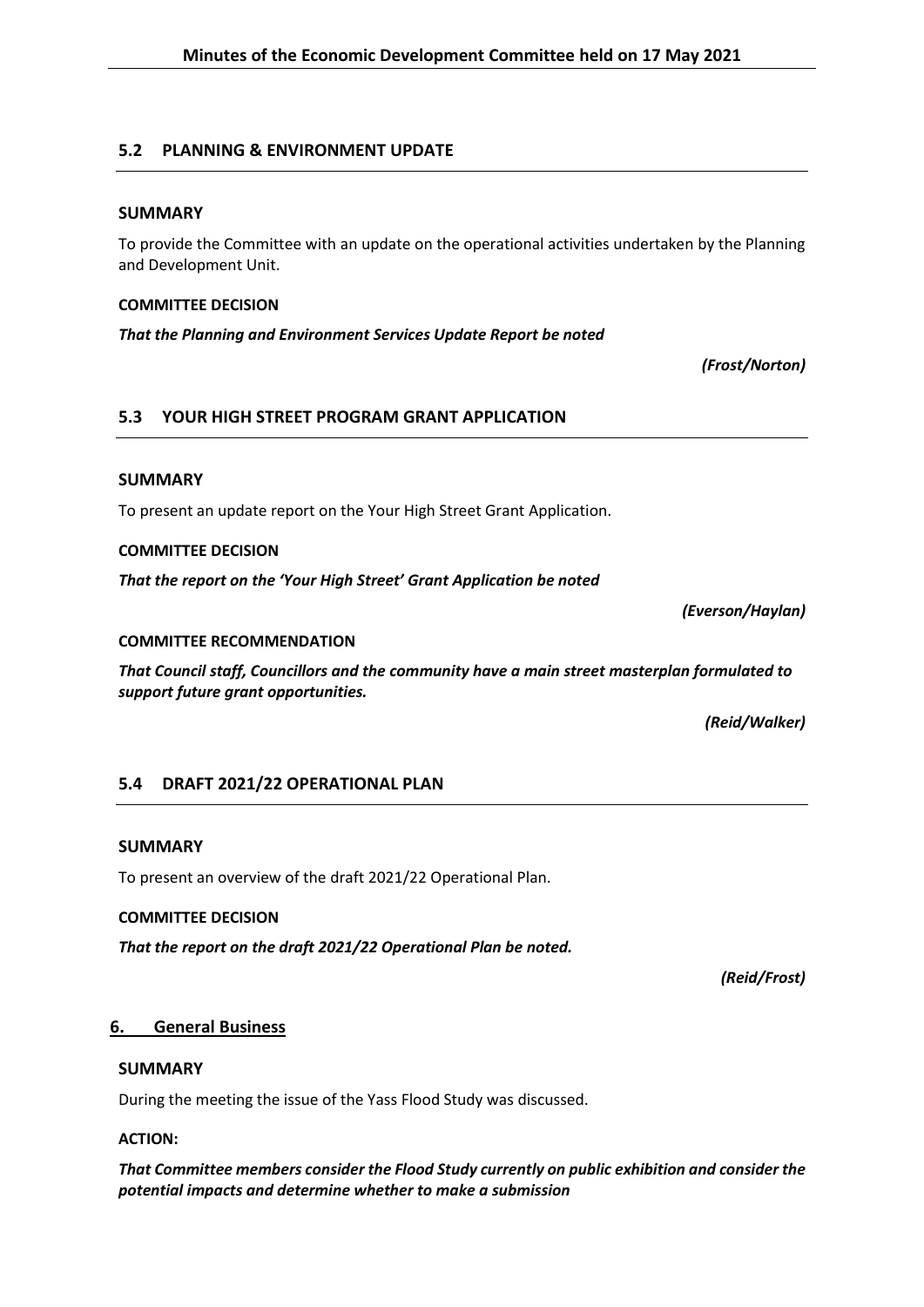### **7. Next Meeting**

Next meeting will not be held until after Council Election, all positions will be vacant.

The meeting closed at 5:37 p.m.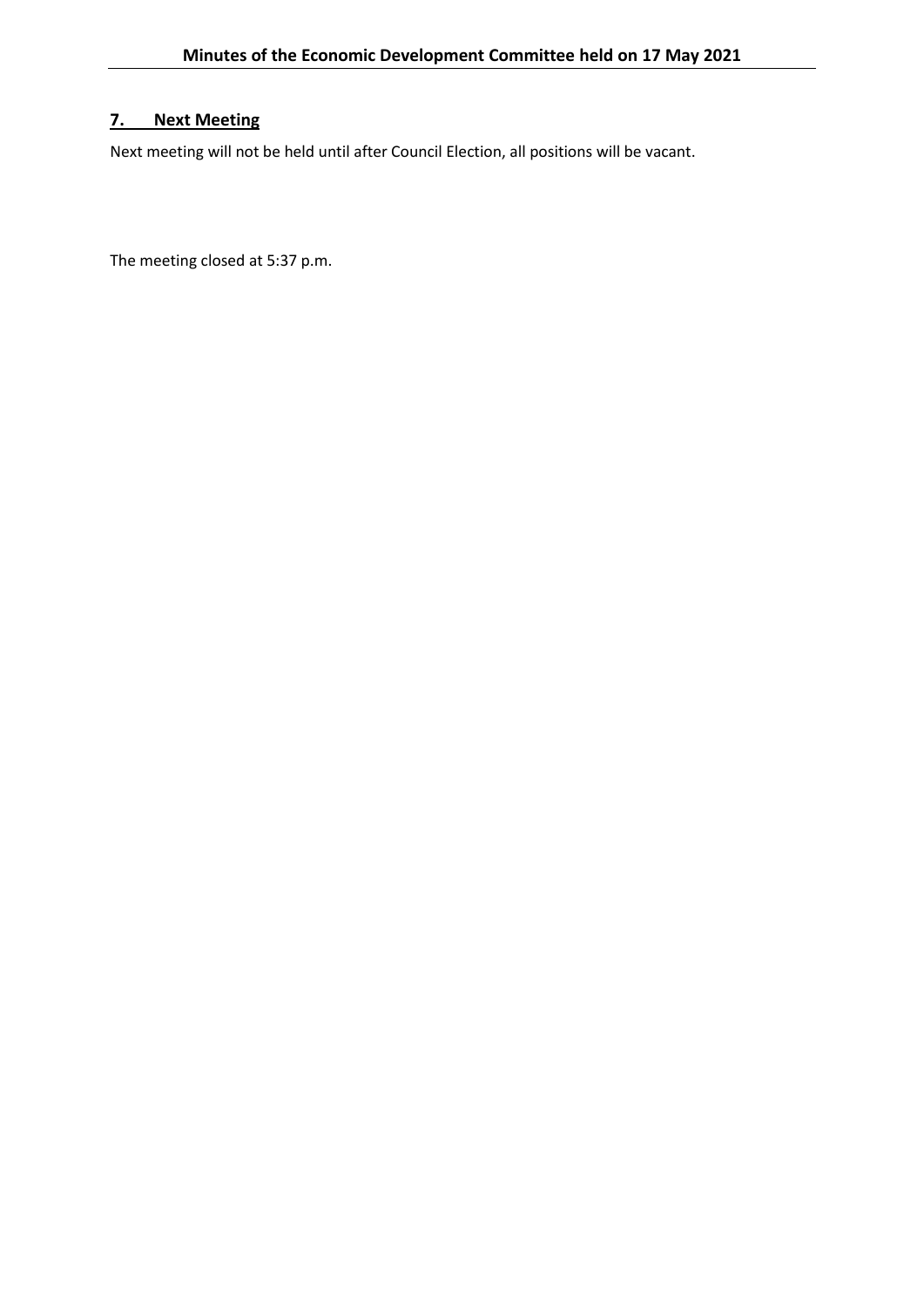### <span id="page-7-0"></span>**5.1 ELECTION OF A CHAIR**

### **SUMMARY**

To provide a framework for the election of the Committee Executive. Under Council's *Guidelines for Advisory Committees and Committees of Council (May 2022)* a Councillor is the Chair of the Committee.

### **COMMITTEE DECISION**

*That Councillor Jones/Reid be elected as Chair of the Economic Development Advisory Committee*.

### **FINANCIAL IMPLICATIONS**

Nil

### **POLICY & LEGISLATION**

• *Guidelines for Advisory Committees and Committees of Council (May 2022)*

### **REPORT**

Under Clause 3.6 Council's *Guidelines for Advisory Committees and Committees of Council (May 2022)* (refer Attachment A) Council must resolve to appoint a Councillor as the Chair.

One of the two Council representatives, Councillors Jones and Reid, will need to be elected as Chair for the Committee.

**ATTACHMENTS:** A. Guidelines for Advisory Committees and Committees of Council *(Under Separate Cover)* [⇨](../../../RedirectToInvalidFileName.aspx?FileName=EDC_28062022_ATT_700_EXCLUDED.PDF#PAGE=3)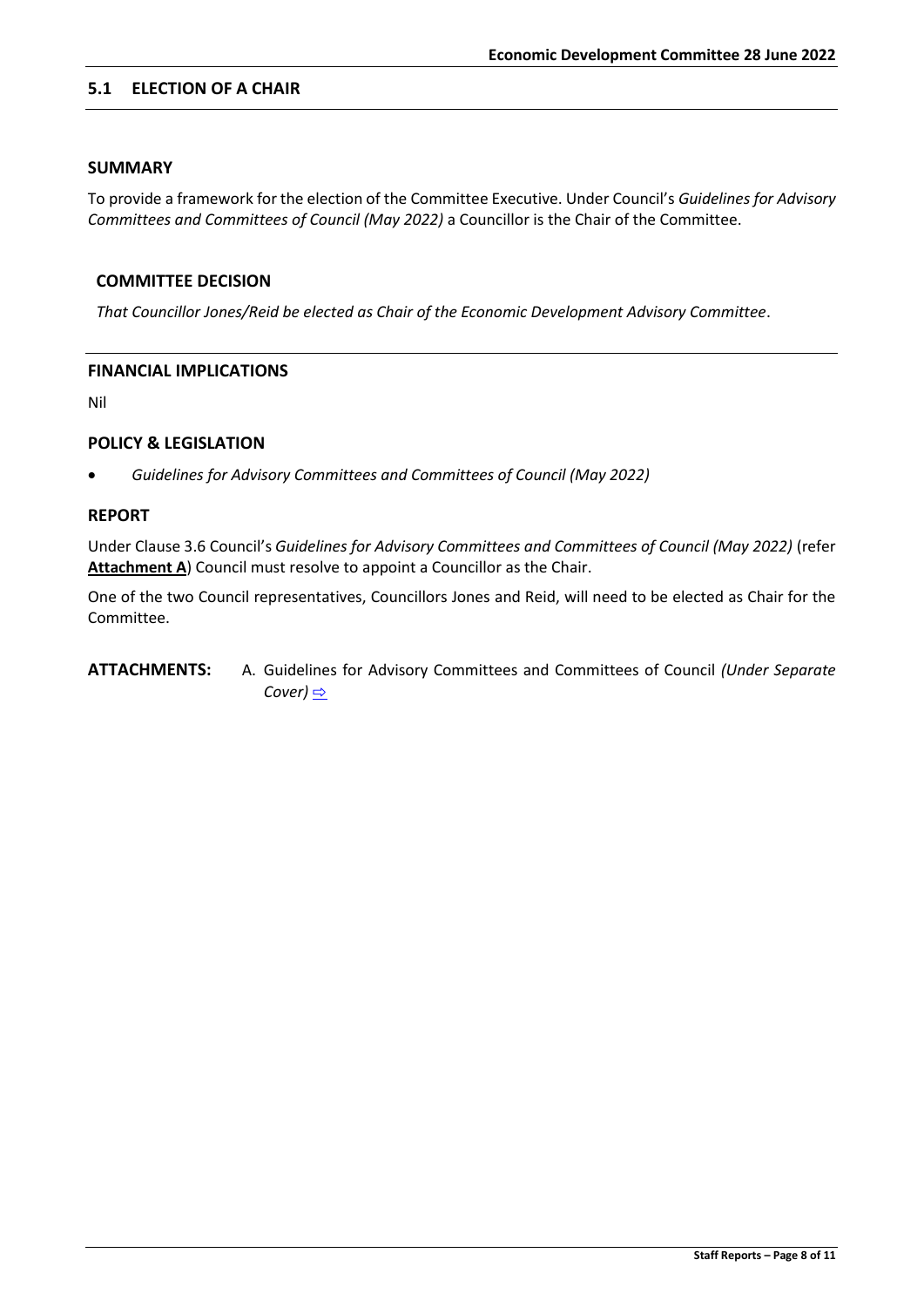### <span id="page-8-0"></span>**5.2 CODE OF CONDUCT, COMMITTEE GUIDELINES & MEDIA POLICIES**

### **SUMMARY**

A presentation will be given to Committee Members on:

- Council's Code of Conduct
- Guidelines for Advisory Committees & Committees of Council
- Communication with the Media Policy
- Social Media Policy

### **COMMITTEE DECISION**

*That the presentation on Code of Conduct, Committee Guidelines and Media Policies be noted.*

#### **FINANCIAL IMPLICATIONS**

Nil

### **POLICY & LEGISLATION**

- Council's Code of Conduct
- Guidelines for Advisory Committees & Committees of Council
- Communication with the Media Policy
- Social Media Policy

#### **REPORT**

A presentation will be given to Committee Members on:

- Council's Code of Conduct
- Guidelines for Advisory Committees & Committees of Council
- Communication with the Media Policy
- Social Media Policy

### **ATTACHMENTS:** A. Code of Conduct *(Under Separate Cover)* [⇨](../../../RedirectToInvalidFileName.aspx?FileName=EDC_28062022_ATT_700_EXCLUDED.PDF#PAGE=46)

- B. Code of Conduct Procedures *(Under Separate Cover)*  $\Rightarrow$
- C. Guidelines for Advisory Committee & Committees of Council *(Under Separate Cover)* [⇨](../../../RedirectToInvalidFileName.aspx?FileName=EDC_28062022_ATT_700_EXCLUDED.PDF#PAGE=160)
- D. Communication with the Media Policy *(Under Separate Cover)* **[⇨](../../../RedirectToInvalidFileName.aspx?FileName=EDC_28062022_ATT_700_EXCLUDED.PDF#PAGE=203)**
- E. Social Media Policy *(Under Separate Cover)* [⇨](../../../RedirectToInvalidFileName.aspx?FileName=EDC_28062022_ATT_700_EXCLUDED.PDF#PAGE=206)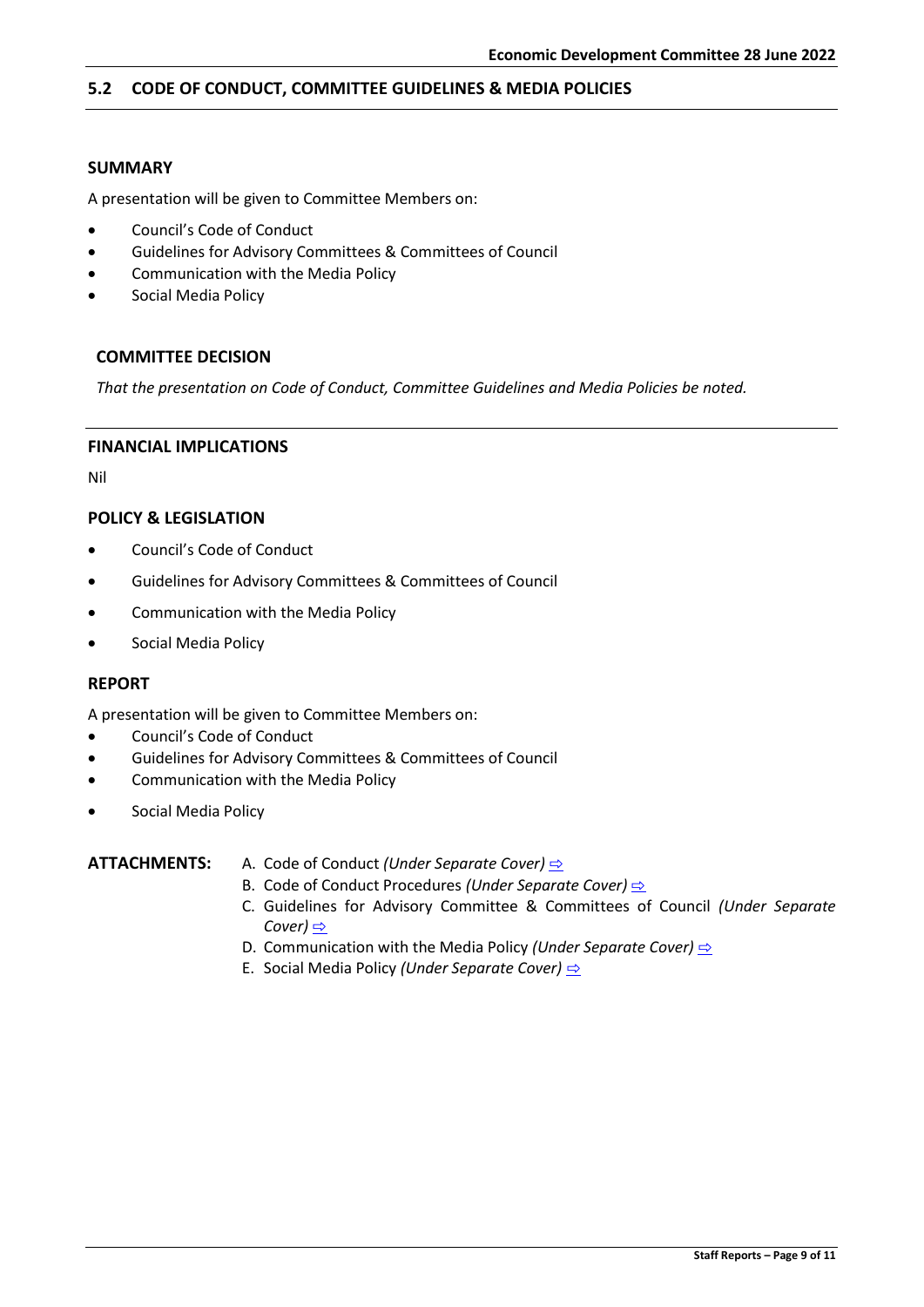### <span id="page-9-0"></span>**5.3 MEETING DATES & TIMES**

### **SUMMARY**

To suggest meeting times and dates for future meetings.

#### **COMMITTEE DECISION**

*That the Economic Development Advisory Committee be held on the fourth Tuesday of the last month of the quarter commencing at 4pm.* 

### **FINANCIAL IMPLICATIONS**

Nil

### **POLICY & LEGISLATION**

• *Committee Standard Constitution & Instrument of Delegation*

### **REPORT**

The terms of reference for the Committee provide for quarterly meetings.

It is proposed that the Committee meet on the fourth Tuesday of the last month of the quarter.

The following is a proposed calendar for 2022 and 2023.

- Tuesday 27 September 2022
- Tuesday 20 December 2022
- Tuesday 28 February 2023

It is proposed that the meetings commence at 4pm.

Agendas will be issued on the Thursday prior to the meeting.

Items for inclusion in the Agenda need to be with the Council Officer assigned to the Committee or Shirree Garland 10 days prior to issue of the Agenda.

**ATTACHMENTS:** Nil